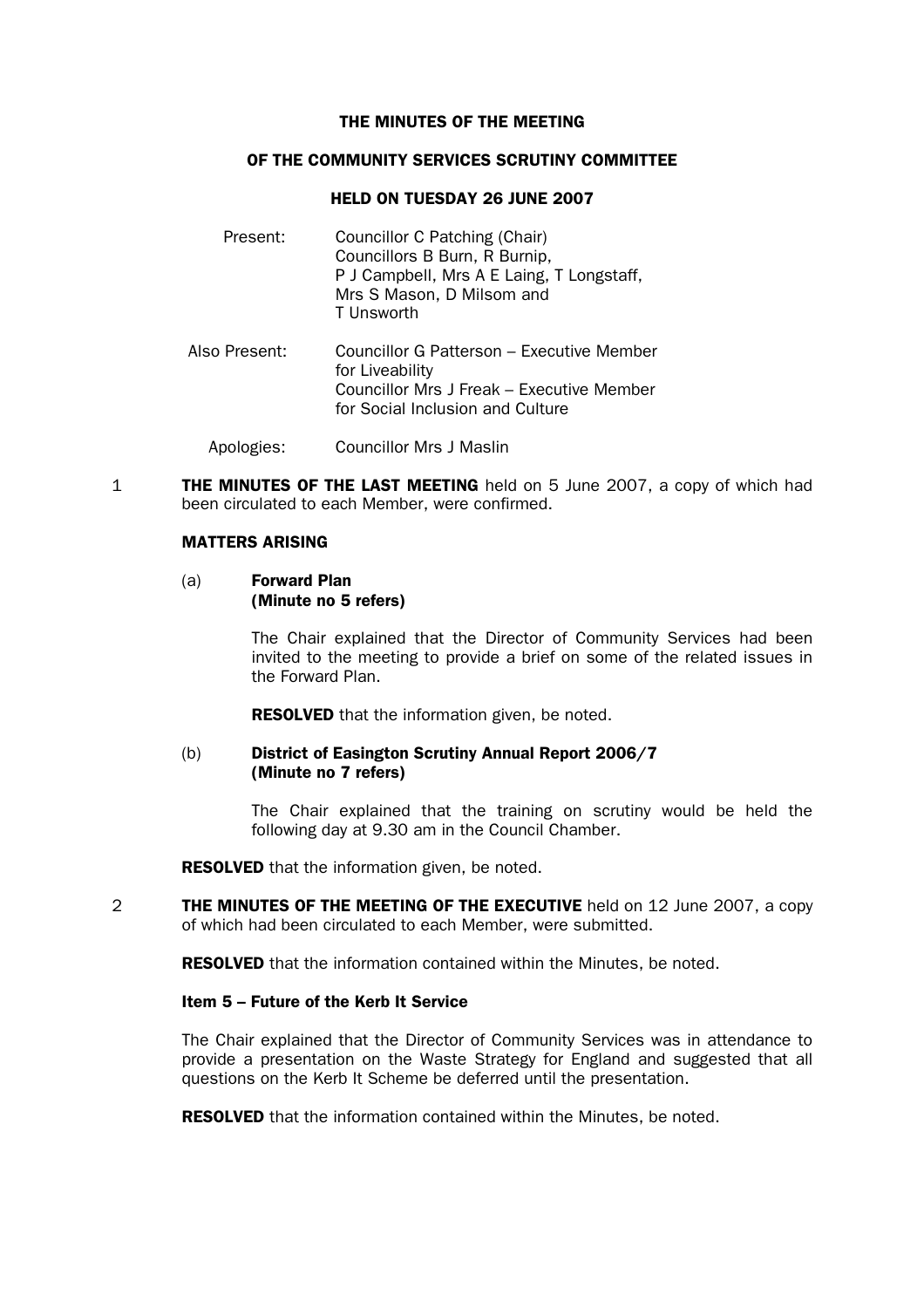#### 3 PUBLIC QUESTION AND ANSWER SESSION

The Chair welcomed Mr Sinclair to the meeting.

## 4 FEEDBACK FROM SCRUTINY MANAGEMENT BOARD

 The Chair reported that the following matters were raised at the meeting on 18 June 2007:-

- (i) staffing review of the Planning and Building Control Services
- (ii) scrutiny training by INGOLOV University of Birmingham

**RESOLVED** that the information given, be noted.

## 5 SERVICE UNIT PERFORMANCE REPORTING – NEIGHBOURHOOD INITIATIVES

 Consideration was given to the report of the Head of Neighbourhood Initiatives which updated Members on progress of the Neighbourhood Initiatives Unit, a copy of which had been circulated to each Member.

 The report provided an update on progress of the Neighbourhood Initiatives Unit which comprised Community Safety, Youth Strategy, Social Inclusion, Arts Development and Sports Development.

 The Community Safety Partnership was co-ordinating three overarching areas of service improvement approved through the LSP. These related to targeted interventions aimed at reducing repeat offending, tackling anti-social behaviour and addressing low level environmental crime and the links between poor environmental conditions and a high level of fear of crime. The total value of the programmes was £4.8m with a NRF contribution of £616,000.

 The Head of Neighbourhood Initiatives advised that a third Operation Milkshake ran from 18 May – 1 June in Horden, Blackhall and Hesleden. The operation which involved multi-agency enforcement action supported by prevention advice had achieved some excellent results and strong public approval in previous initiatives covering the west of the district and Peterlee. The report detailed the action from the latest Milkshake.

 The district's first re-deployable CCTV system was now fully operational following the installation of cameras into Easington Colliery and Blackhall. The cameras which recorded 24 hours per day, 7 days per week could be monitored from the police and Council Offices using new Wi-fi technology. Ten cameras had been deployed and a further 4 cameras would soon be monitoring additional locations around the district. The full 14 camera system required no hard wire connections and had been installed for £100,000 making it one of the most cost efficient systems in the region.

 There had been a long delay in bringing the Easington Colliery system up to full operational standard since the erection of the columns and cameras in December 2006. The delay which had been caused by technical problems in the system transmission and recording, together with co-ordinating operator training had led to some frustration amongst the local community with the perception that the system was ineffective. To reassure the local community of the systems operational capacity, Members and community representatives had been invited to view the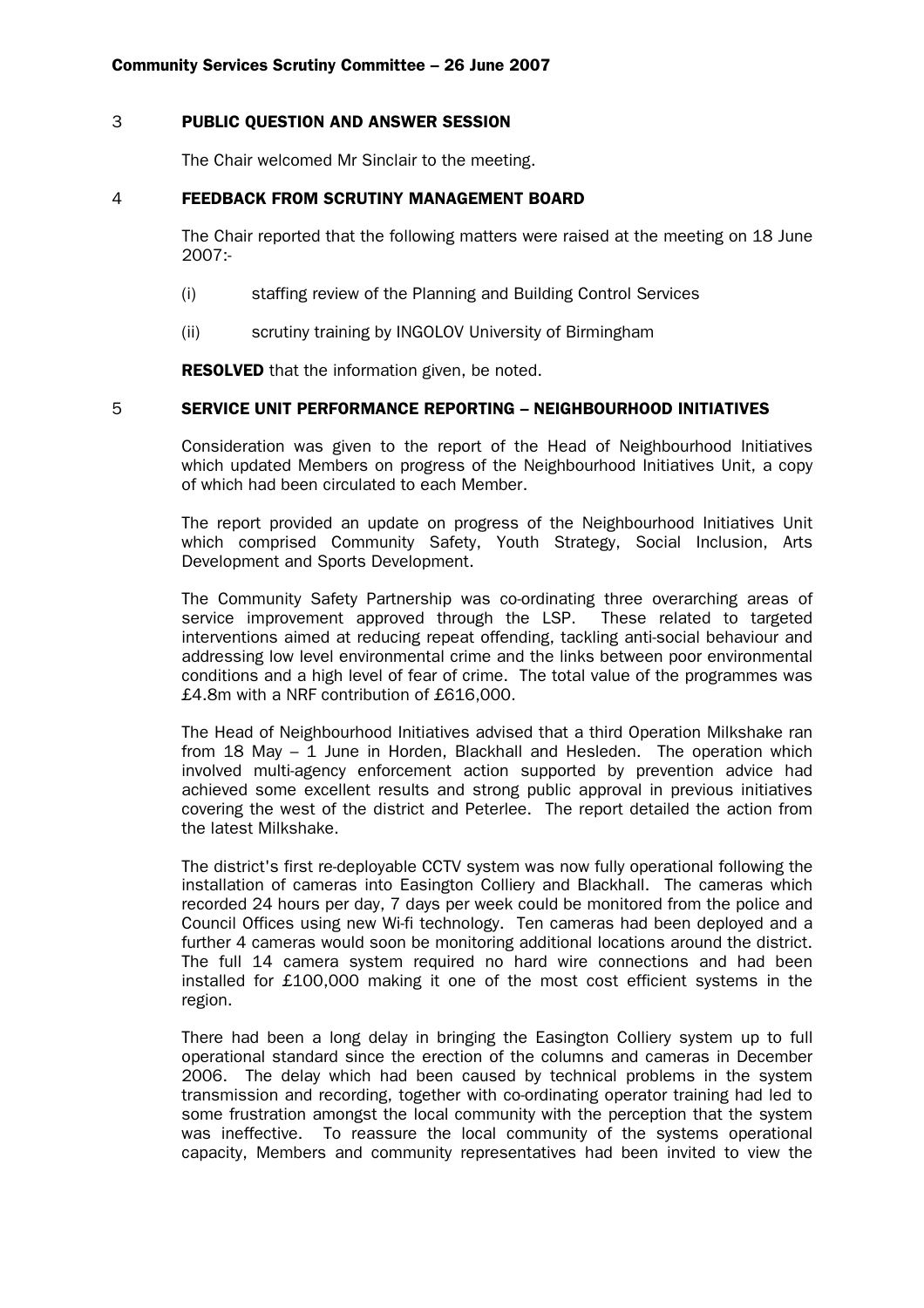system at the control room while a detailed press release had also been issued outlining the capability and benefits of the system.

 In the 5 months since the cameras had been operational, anti-social behaviour in Easington Colliery had fallen by 23% and crime by 25% compared to the previous 5 months.

 The Head of Neighbourhood Initiatives referred to the quarterly performance figures and explained that as previously advised, changes in recording practices by Durham Constabulary had had an effect on performance indicators however there had been an increase in domestic burglary and vehicle crime during the quarter although the overall trend against the base year of 2003/4 remained good. Burglary had fallen by 23% and vehicle crime by 20%.

 The Youth Strategy Team co-ordinated the delivery of the district's Youth Strategy and supported the development and administration of the Youth Forum. There had been an awareness raising campaign on Galaxy Radio. The campaign focussed on sexual health and alcohol issues while promoting involvement in the forum. The forum had been commissioned to produce an anti-binge drinking CD for primary schools and was working towards the establishment of peer alcohol mentors and to support the district's Alcohol Strategy.

 On 7 June, the first Pride in Easington community awards were held. Over 100 people attended a presentation evening held at Shotton Hall. There were 8 categories of award with 3 nominations in each category. The awards were developed to recognise the contribution of local people in groups in supporting their local community and to encourage further community involvement in the pride initiative.

 The Social Inclusion Team worked in partnership with statutory and voluntary service providers to address the causes of social exclusion in the district. The Polish residents support group had now agreed their draft terms of reference and regular monthly meetings had been established.

 The Arts Team were continuing to develop a creative range of cultural activities for local people to enjoy and experience which contributed towards the delivery of some of the Council's corporate objectives. Activities in the last quarter were detailed in the report.

 The Head of Neighbourhood Initiatives explained that during the Easter half term holiday, a varied programme of activities was organised throughout the district at various venues. Activities included gymnastics, archery, badminton, cricket, trampolining, netball, football and basketball. A total of 350 young people attended the activities.

 The report also provided details of achievements and non-achievements within the unit.

 A Member referred to the CCTV in Easington Colliery and explained that this had been a public relations disaster. Members and representatives of the community had received conflicting advice from PCSOs and Officers of the Council. There were 10 additional portable cameras and he queried how they would be monitored.

 The Head of Neighbourhood Initiatives explained that the deployable CCTV cameras were linked into the same system. They would take a couple of weeks to move as planning permission was required if they were to be placed on telegraph poles. The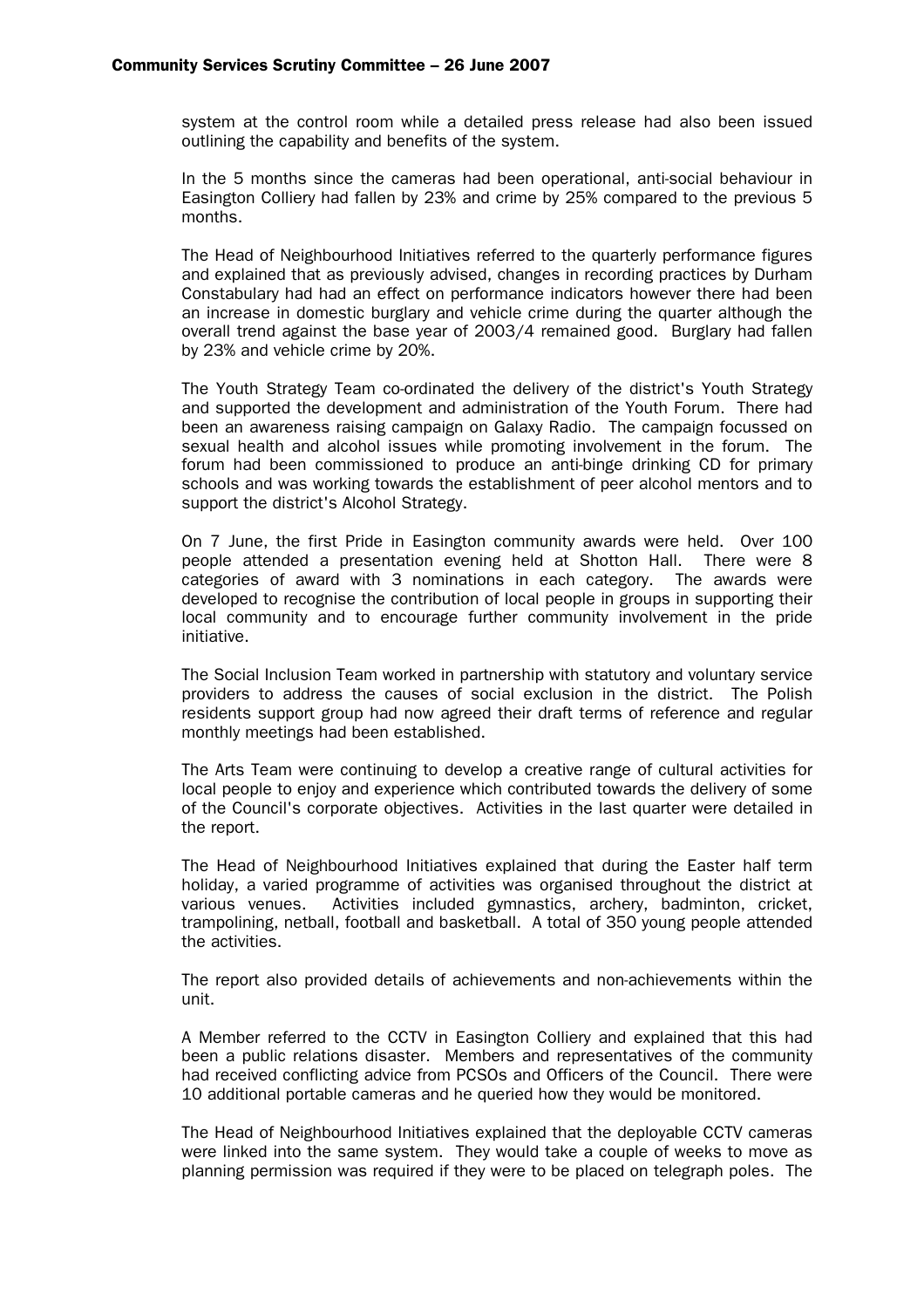cameras were intended to target hotspot areas. Easington Colliery, Blackhall and Deneside had been identified as hotspot areas and the cameras would be installed for approximately 6 months. Columns could be installed into certain locations then the cameras could be moved more easily. There were also bespoke CCTV columns and community premises where the cameras were located.

 A Member queried if the CCTV system was built upon would funding be available for monitoring. The Head of Neighbourhood Initiatives explained that if the CCTV system was expanded, the District Council could partner with other District Councils. If the system started to provide value then the District Council could have a purpose built monitoring suite but this would be very expensive. The cost of the District Council's system was a lot cheaper. He accepted that there had been some misinformation although some had come from members of the community.

 The Director of Community Services explained that he had been disappointed by some of the headlines in the press. Some had been justified but a lot was not and the District Council had responded through a press release.

 A Member referred to the cameras that were to be installed in Deneside and he explained that there were a number of hotspot areas in the rest of Seaham. The Head of Neighbourhood Initiatives explained that the locations for the CCTV cameras were discussed at the Street Safe Boards. Deneside was a high priority as well as the park areas.

 A Member explained that the cameras were doing a good job and queried if the District Council was receiving much co-operation from the police. The Head of Neighbourhood Initiatives explained that the CCTV was a partnership system and a lot of the monitoring would be via the Street Wardens. The Street Wardens were based at Peterlee Police Station but there was a possibility that some equipment may need to be installed into Seaham Police Station. He had received nothing but support for the system from the police. Some of the misinformation coming from Beat Officers may be because that it was not a police system and they were not fully appraised of the situation. He had spoken to the two Area Inspectors so information could be cascaded down to the Beat Teams.

 Mr Sinclair explained that the cost of the CCTV was £100,000 and queried where the other £4.8m was expended. The Head of Neighbourhood Initiatives explained that the £4.8m was expended on a whole raft of projects that dealt with, for example tackling anti-social behaviour.

 Mr Sinclair queried what the total cost for 12 months would be. The Head of Neighbourhood Initiatives explained that there were a whole portfolio of activities including a lot of mainstreamed activity to run the service. The cost to tackle antisocial behaviour through the projects was over a 2 year programme. A lot of work was around the causes and prevention of anti-social behaviour.

 The Chair congratulated Officers, local Councillors and participants who had been involved in the Pride in Easington campaign.

 The Executive Member for Liveability explained that the community awards evening was very well attended and was a celebration of the work that had been carried out in the community.

 The Executive Member for Social Inclusion explained that the Access Group had received an award from Durham County Council for the facilities for disabled at Peterlee Leisure Centre.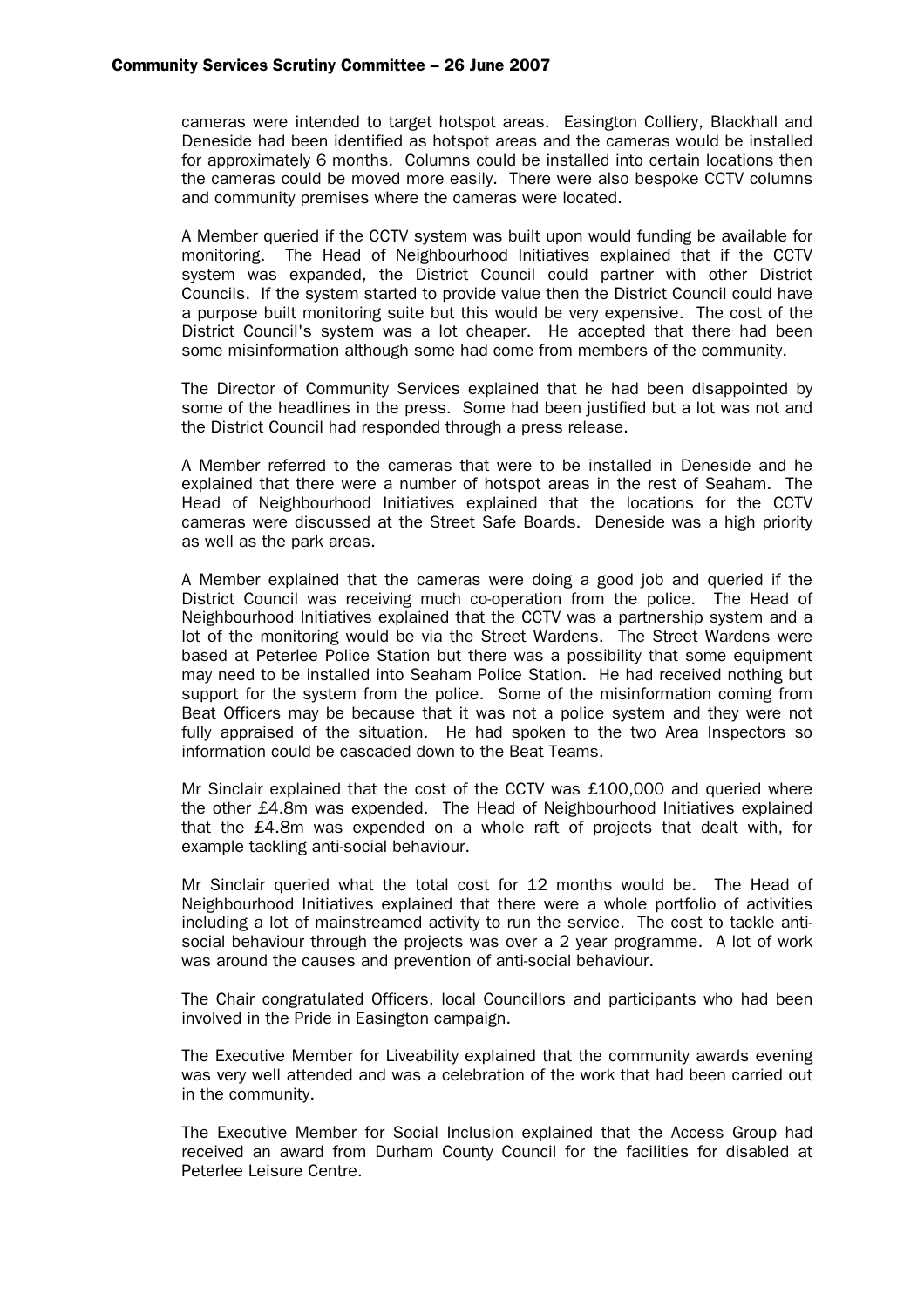The Chair referred to the anti-binge drinking CD for primary schools and commented that he was very surprised that it was aimed at primary schools.

 Councillor Burn explained that he had chaired the Youth Forum but could not confirm whether the initiatives was aimed at primary school children. He felt that this could be early education and prevention.

The Chair thanked the Head of Neighbourhood Initiatives for his report.

**RESOLVED** that the information given, be noted.

# 7 POLICY DEVELOPMENT – WASTE STRATEGY FOR ENGLAND

 The Director of Community Services had been invited to the meeting to give a presentation regarding the Waste Strategy for England and the implications of this upon the Council's own Waste Management Strategies.

 The Director of Community Services explained that the District Council needed to reduce waste and recycle more. He referred to the waste hierarchy and explained that the most favoured option was prevention rather than disposal.

The District Council had a statutory responsibility to:-

- arrange for collection of household waste in the area
- collect commercial waste if requested
- investigate and make plans for commercial and household recycling
- collect at least two types of recyclable waste from households by 31 December 2010

 The District Council could decide on how, when and what was collected from the kerbside. There was no statutory duty on the Council to collect side waste or provide second bins. There could also be a charge for special collections of bulky waste.

 At present there was a fortnightly box 'kerb-it' collection in operation to March 2008 of glass, tins and paper, although this scheme was currently being reviewed. There was a fortnightly green waste collection to approximately 16,000 homes. A pilot scheme in the south of the district for plastics and cardboard called Parc-It had just commenced and would run till June 2008. There was a weekly residual waste collection including side waste some of which was then treated. There was also a special collection service, the majority of which was free although some elements were chargeable.

The overall performance for 2006/7 was as follows:-

- white goods 0.77%
- aerobic digester 19.69%
- green waste 3.93%
- bring sites 1.02%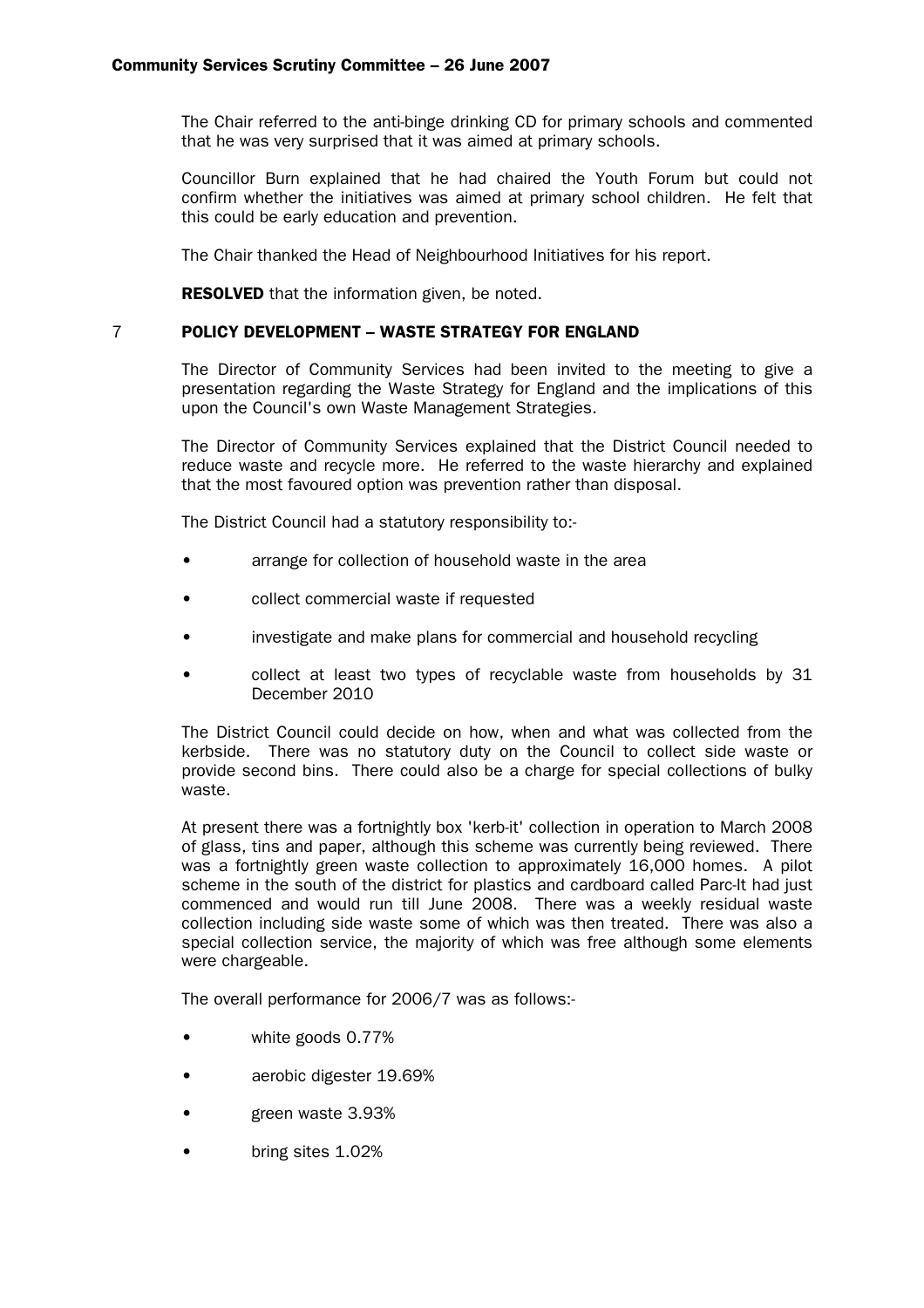- kerb it 8.56%
- landfill waste 66.03%

The recycling and compost rate was 33.97%

 The Director of Community Services explained that Baesweiler in Germany used an 80 litre receptacle for household waste and was collected once per month. There was also a two weekly collection for plastics and paper. Side waste was only collected using special bags which residents were required to purchase.

 The Waste Strategy for England 2007 was published on 24 May and had a 2010 recycle target of 40%. There was to be a new performance indicator on residual waste and targets were likely on climate change. More emphasis had also been placed on commercial waste reduction and recycling.

 The District Council would need to consider more and wider recycling services to meet the 2010 target. There needed to be more done on household waste reduction and this was a big challenge. More recycling services for trade waste was required although this was a resource issue. Collaborating with District Council and Durham County Council colleagues, the Council needed to work on a wider than district level on waste management.

 The Director of Community Services explained that fortnightly collections, kitchen waste collection, compulsory recycle and twin bin systems were non-starters. Only 50% of the district's population used their recycle box.

 Side waste recycle restrictions, limits on second bins, charges for special collections, green waste collection and plastic cardboard collection would all need to be used to meet the new targets.

 There needed to be a development of a basic Waste Charter stating what the Council would do and what residents should do.

One area to be considered could be restrictions on side waste. Currently  $2 - 27\%$ of households had side waste. There needed to be good publicity and incentives to recycle and enforcement would only be used as a last resort.

 The Director of Community Services gave details of how the policy would be developed when considering adopting new waste strategies. He indicated that it was intended to consult with focus groups of residents drawn from the Council's "citizen's panel". Thereafter, the results from the consultations would be brought to this Committee for consideration and comment. The intention would be that the views of the Community Services Scrutiny Committee be included in a report to be considered by Executive prior to recess.

 A Member explained that Councils should be looking towards supermarkets. A box was often bigger than the contents and more consideration should be given by the building sector to disposing of their waste properly. The Director of Community Services explained that the new emphasis was not just on local Councils but to encourage the business sector to reduce the amount of packaging.

 A Member explained that in certain locations there was hardly any residents recycling and some kind of enforcement should be introduced. The Director of Community Services explained that canvassers targeted the areas where recycling